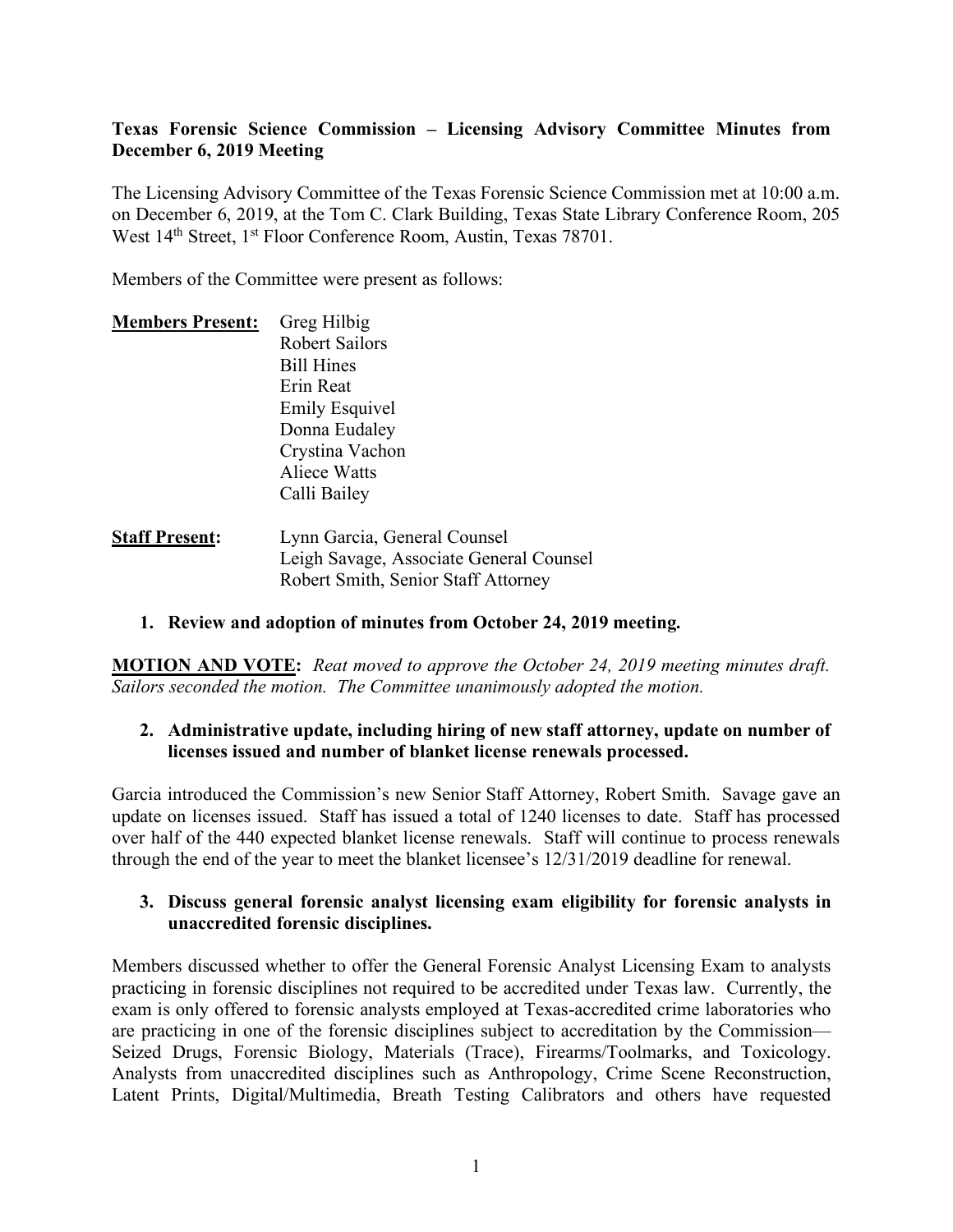permission to study for and take the licensing exam. Staff will develop a proposal for expansion of eligibility requirements for the General Forensic Analyst Licensing Exam for Texas-accredited crime laboratory employees practicing in certain unaccredited forensic disciplines. Staff will send the proposal to Peter Stout, President of the Texas Association of Crime Laboratory **Directors** 

**MOTION AND VOTE:** *Sailors moved to recommend expanding the eligibility requirements for the General Forensic Analyst Licensing Exam to include Texas-accredited crime laboratory employees practicing in certain unaccredited forensic disciplines such as Anthropology, Crime Scene Reconstruction, Latent Prints, Digital/Multimedia and Breath Testing Calibrators. Watts seconded the motion. The Committee unanimously adopted the motion.* 

Members discussed the development of voluntary licensing programs over time for unaccredited forensic disciplines. The Commission will begin with the development of the Crime Scene Reconstruction voluntary licensing program.

# **4. Discuss statistics requirement, including evaluation of NMS statistics course equivalency; review any outstanding statistics course evaluation requests.**

Members discussed the statistics exam offered by Texas A&M. Several students have successfully finished the course. The course is now offered to anyone who would like to take it, whether sitting for the final exam or just auditing the course.

Members reviewed a statistics course proposal/syllabus from NMS Labs. The course as described meets the minimum criteria developed by the Licensing Advisory Committee. Members discussed their preference that the exam (or exams) be administered by a local academic institution. M.J. Menendez, Counsel for NMS Labs, indicated the laboratory is associated with several area universities that may be able to collaborate on the course. Watts will update the Commission on plans for administration of the course and provide staff with a link and course details that can be published on the Commission's website.

**MOTION AND VOTE:** *Reat moved to recommend approval of the proposed NMS Statistics course for fulfillment of the statistics coursework requirements for forensic analyst licensure pending the confirmation of satisfactory administration details. Sailors seconded the motion. The Committee unanimously adopted the motion.*

**5. Discuss and evaluate any outstanding blanket license applications and blanket license applications approved since the Committee's October 24, 2019 meeting; discuss blanket laboratories licensed for specific types of testing not widely available in Texas; discuss and adopt recommended responses to comments on proposed laboratory blanket license changes; decide whether to recommend blanket licensees complete CFE requirements; review proposed blanket licensee transfer rule permitting blanket-licensed analysts transferring to a laboratory in Texas and seeking full licensure to comply with requirements in place at the time of the analyst's original blanket-license date.**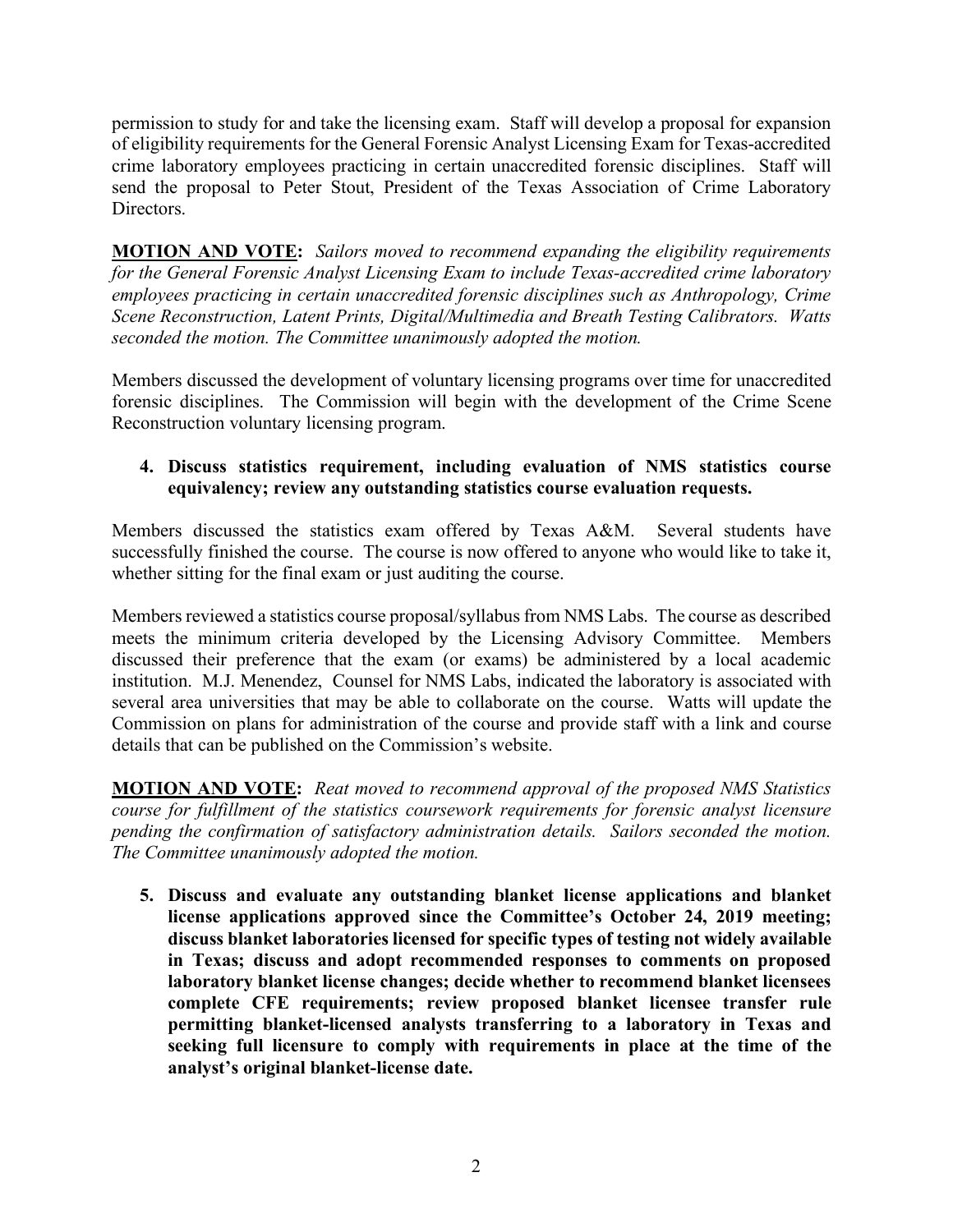Savage reviewed laboratory blanket license applications approved by the Commission and updated the Commission on pending applications and renewals for blanket licensure. Hilbig discussed distinguishing laboratories qualifying for blanket licensure strictly for uncommon forensic analyses not widely available in Texas from laboratories qualifying strictly under the necessary to ensure the availability of timely forensic analysis prong. Members will address this in revisions to its blanket rule requirements currently outstanding.

Members addressed public comments received from two laboratories in response to the Committee's proposed administrative rule changes elevating coursework and other requirements for blanket-licensed analysts.

The Committee reviewed two separate proposals (Proposals A and B) from NMS Labs, a private laboratory that provides outsourced forensic services to Texas law enforcement agencies the bulk of which are backlogged DWI and DUI toxicology cases. Both proposals eliminate the distinction between in-state and out-of-state crime laboratories subject to Commission licensing rules and propose establishing a baseline requirement of *de minimis* Texas casework pursuant to a certain percentage and proportion of a laboratory's casework for qualification of the blanket license. Proposal A provides no exam requirement for analysts and a certification regarding required training on the Code of Professional Responsibility, *Brady v. Maryland,* and the Michael Morton Act. Proposal B provides for full licensure of forensic toxicologists/certifying scientists and a "deemed licensure" for all other personnel. All analysts and laboratory personnel would be required to meet the current blanket license requirements of completion of the Code of Professional Responsibility, *Brady v. Maryland,* and the Michael Morton Act training with required certification by the employing blanket laboratory. Proposal B also provides that the laboratory will continue to inform the Commission of any misconduct, malfeasance or other inappropriate actions taken by individual staff members or the laboratory as a whole.

Members agreed the proposed "*de minimis* Texas casework" method of distinguishing laboratories for qualification of blanket licensure is a more equitable method to balancing the level of oversight required for in-state and out-of-state laboratories while at the same time taking into account the necessity for outsourced forensic services for Texas law enforcement agencies. The evaluation method eliminates the dichotomy between in-state and out-of-state crime laboratories altogether and provides for a uniform assessment of the percentage of a laboratory's involvement in Texas cases.

Members addressed comments from Texas private laboratory Quality Forensic Toxicology. The primary complaint in the comments provided by Quality Forensic Toxicology is the dichotomy between what is required of in-state and out-of-state forensic analysts and the perceived competitive advantage lesser requirements for out-of-state crime laboratories may provide. Under the *de minimis* assessment however, the dichotomy between in-state and out-of-state crime laboratories is eliminated altogether. Using this assessment rather than the dichotomy between in-state and out-of-state laboratories allows the State to fairly balance the need for out-sourced forensic services with the need for ensuring quality forensic services in Texas criminal casework.

**MOTION AND VOTE:** *Eudaley moved to recommend rescinding the current blanket rule as proposed and to revise the proposal to include a de minimis assessment of laboratories seeking*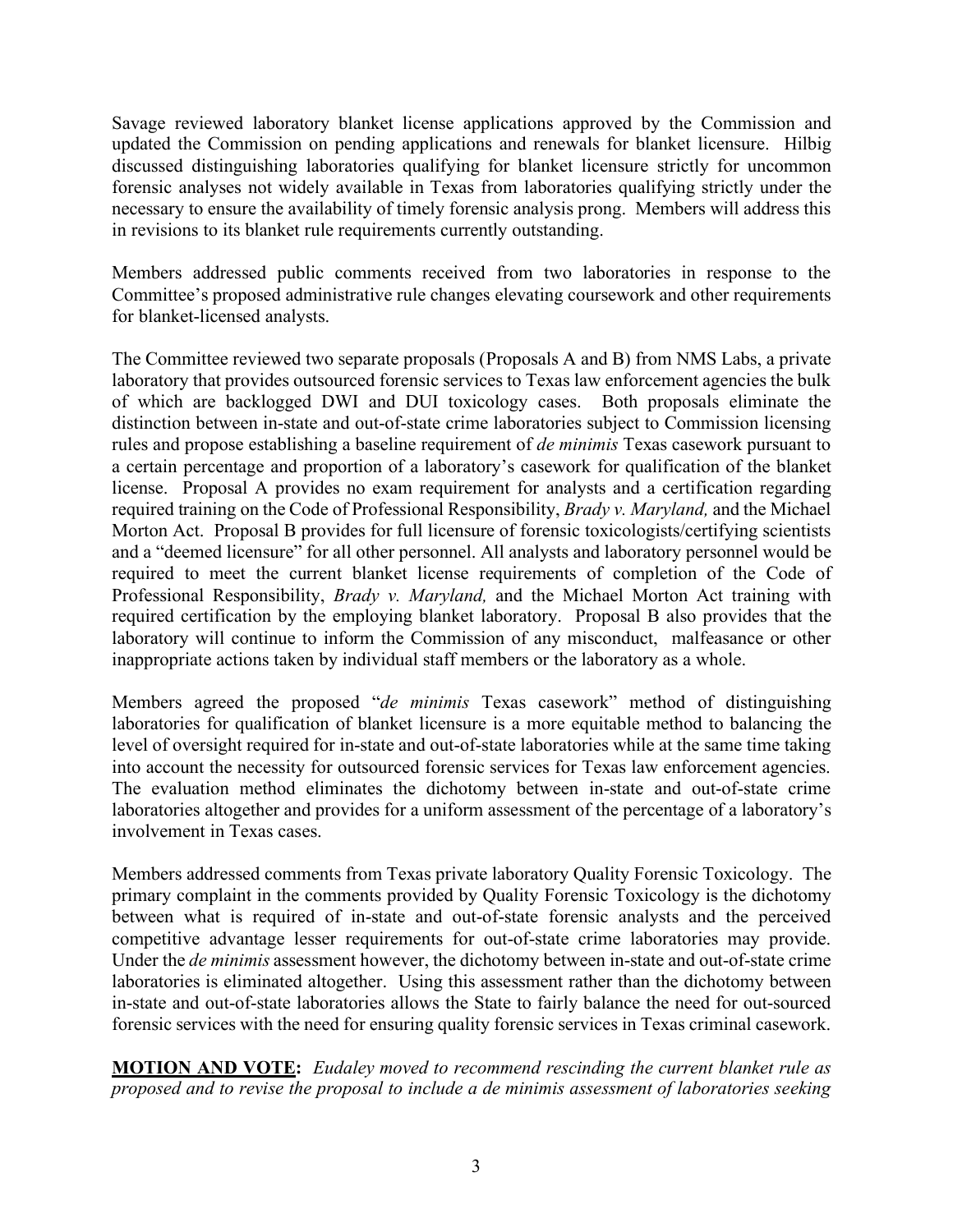*licensure under the provision, require full licensure for all forensic toxicologists/certifying scientists and a "deemed licensure" for all lower-level employees of laboratories who qualify under the provision. Sailors seconded the motion. The Committee unanimously adopted the motion.*

\*Watts abstained from voting on this motion.

Members will discuss and develop the parameters of the *de minimis* Texas casework assessment that may include the percentage of Texas cases proportionate to the laboratory's total casework and the percentage of courtroom testimonies the laboratory has in Texas in a given year.

Staff will determine the appropriate new proposed fee pursuant to the level of administration required for the program.

Members briefly discussed whether continuing forensic education should be required of blanket licensees. Members tabled the discussion until the new rule is further developed.

Members reviewed a proposed blanket license transfer rule permitting blanket-licensed analysts transferring to a laboratory in Texas and seeking full licensure to comply with requirements in place at the time of the analyst's original blanket-license date. Members agreed with the transfer rule change. Staff will work on redrafting the rule pursuant to other blanket license changes.

**6. Discuss any outstanding continuing forensic education (CFE) requests, including whether CFE should be awarded for poster sessions and time spent on assessments and/or training for ANAB assessors; address whether CFE should be counted during provisional license period; update on options for sponsoring CFE for disciplines that don't have as many available options for CFE (***e.g.,* **Materials (Trace), including contracting with an expert to provide discipline-specific training to licensees.**

Members discussed whether continuing forensic education credit should be awarded for scientific poster sessions. Members agreed up to 5 hours of continuing forensic education credit should be awarded for preparing and presenting a technical poster presentation. No credit hours are awarded for attending a poster session. Members also discussed whether to award credit for external assessments. Members agreed up to 10 hours may be awarded for an unpaid assessment. Members also discussed whether continuing forensic education hours should be awarded during the provisional license period.

**MOTION AND VOTE:** *Reat moved to approve up to 5 hours of CFE for technical poster presentations and up to 10 hours of CFE for an unpaid laboratory assessment, and that CFE credits should not be awarded during the provisional license period. Vachon seconded the motion. The Committee unanimously adopted the motion.*

Members discussed the status on efforts to provide discipline-specific Materials (Trace) training for Texas analysts and the difficulty in addressing the different categories of analysis under Materials (Trace). DPS Comparative Disciplines Program Coordinator, Sandy Parent, is working with Commission staff on developing options for training for Materials (Trace) analysts.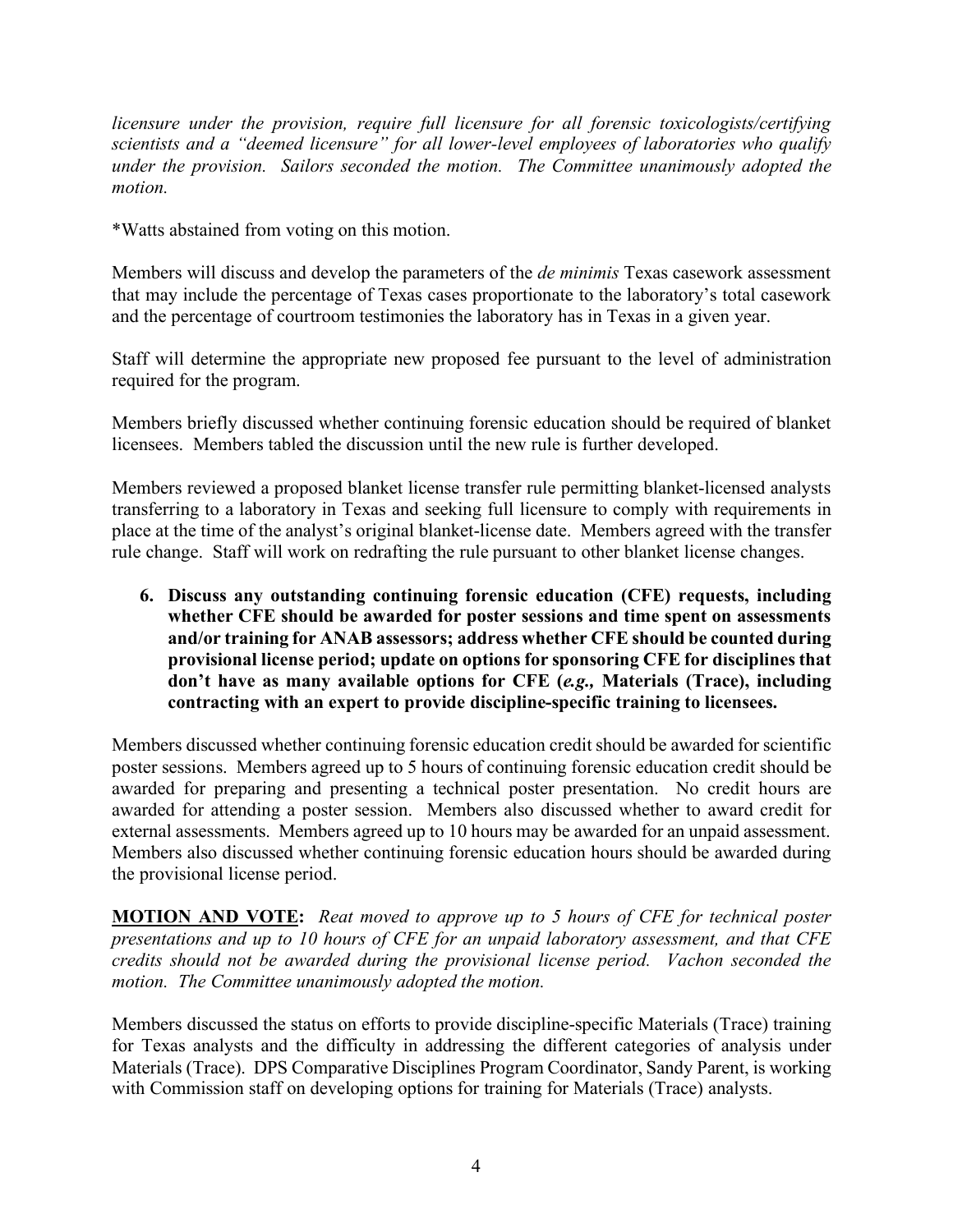**7. Discuss and make recommendations on any specific coursework and minimum education requirement transcript review requests, including inquiry on medical technology degree, update on candidate missing a genetics course required for licensure, and inquiry regarding DPS Document Examination analysts performing physical comparisons of paper now considered to be a Materials (Trace) category of analysis pursuant to ANAB's categorization of the analysis and the Commissions' exemption for Document Examination.** 

**MOTION AND VOTE:** *Sailors moved to approve the Medical Technology degree of a licensing candidate as satisfying the Commission's education requirement. Esquivel seconded the motion. The Committee unanimously adopted the motion.*

Members discussed the genetics course for an individual who was missing the requirement. The candidate is currently enrolled in a genetics course so the course is no longer an issue once she passes.

Members discussed an inquiry with regard to DPS document examiners who perform physical comparisons of paper, now considered to be a Materials (Trace) category of analysis given the Commission's exemption of Document Examination and accrediting body ANAB's categorization of the analysis. Under current rules, the analysts performing the physical comparisons would need to get a Materials (Trace) license. The analysts do not perform any chemical analyses. Staff proposed removing the term "physical comparison" from the categories of analysis under Materials (Trace) to address the issue. Removing the term "physical comparison" from the Material (Trace) categories of analysis makes the best sense with respect to the analysts performing these analyses as they are not Trace examiners.

**MOTION AND VOTE:** *Watts moved to recommend excluding physical paper comparisons or paper reconstruction from the Materials (Trace) categories of analysis. Reat seconded the motion. The Committee unanimously adopted the motion.*

Staff will work with DPS Trace analysts on a definition for paper reconstruction and draft a rule remove the "physical comparison" term.

### **8. Discussion and recommendations regarding any Waiver Applications for Support Personnel.**

There were no waiver applications for review.

# **9. Discussion and recommendations regarding any outstanding criminal history results.**

There were no criminal history evaluations to be completed.

# **10. Discuss and evaluate outstanding technical reviewer license applications.**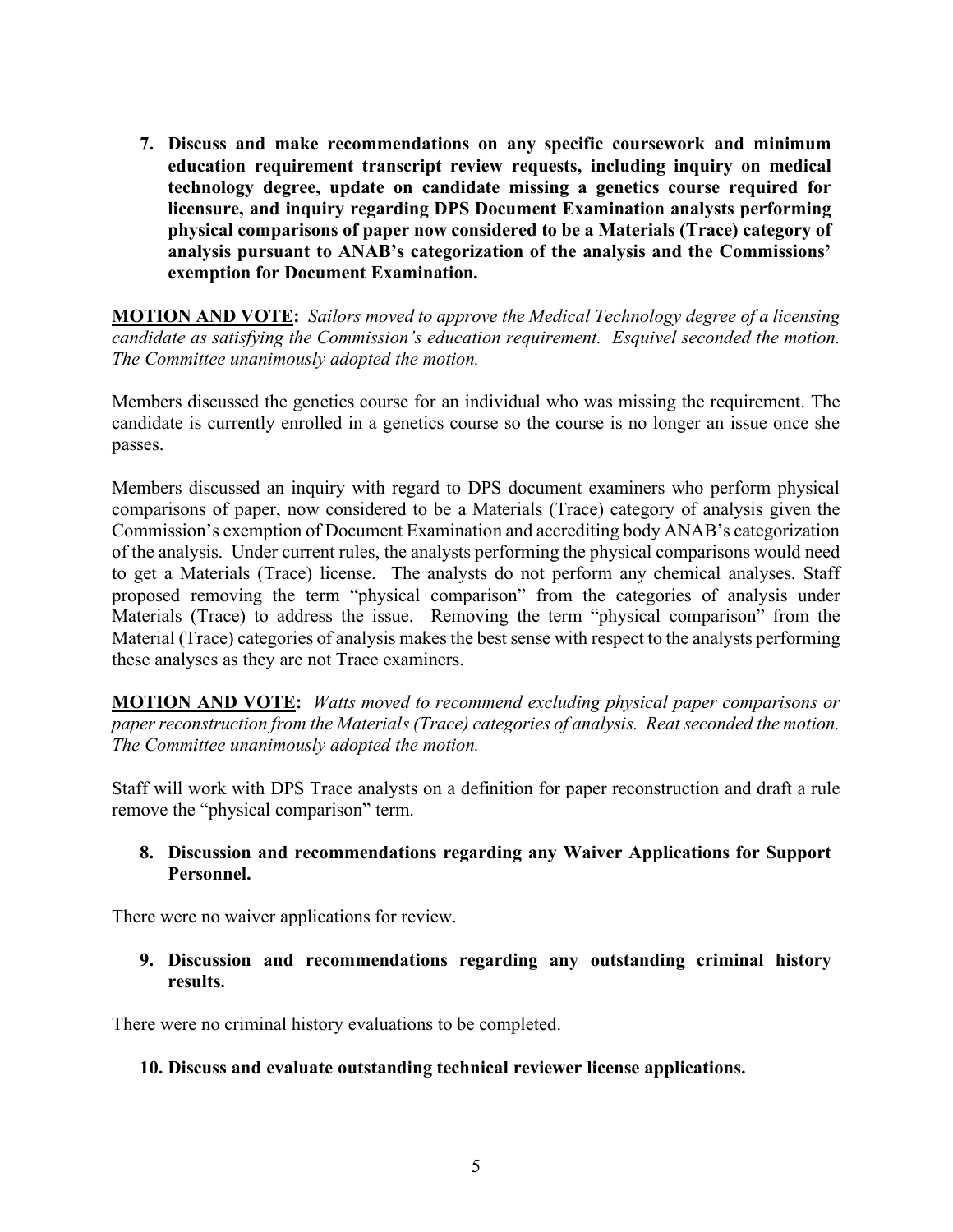There were no technical reviewer license applications for review at this meeting.

# **11. Discuss and evaluate any temporary license applications.**

**MOTION AND VOTE:** *Vachon moved to approve two temporary license applications for analysts at Microtrace, LLC. Sailors seconded the motion. The Committee unanimously adopted the motion.*

# **12. Discuss and evaluate any fourth exam requests.**

There were no fourth exam requests for review at this meeting.

# **13. Update on Exam Evaluation Committee progress, including status of exam questions and progress on re-recording evidence handling and root cause analysis exam study videos.**

Garcia gave an update on question development for the General Forensic Analyst Licensing Exam. The Committee is the process of piloting an additional 10 questions. Members discussed that opening the exam to unaccredited disciplines may speed up the process of piloting exam questions. Garcia will discuss with the Commission's psychometricians how permitting unaccredited forensic discipline analysts to take the exam may impact the psychometric analysis of the exam.

Members discussed re-recording the Human Factors and Root Cause analysis videos. Committee volunteers will meet with a production specialist at the Office of Court Administration today regarding re-producing the videos.

# **14. Update from Mandatory Legal and Professional Responsibility Training Development group.**

Garcia and Smith are currently working on an outline to the course and hope to have plans for the course at the Committee's next meeting. Staff will meet with the video production specialist at the Office of Court Administration regarding production of the video today.

# **15. Update on the Commission's recommendation to adopt OSAC Registry standards.**

# **16. Update from the Texas Association of Crime Laboratory Directors.**

There was no update for this agenda item.

# **17. Schedule and location of future meetings.**

The Committee will meet again January 30, 2019 in Austin.

# **18. Hear public comment.**